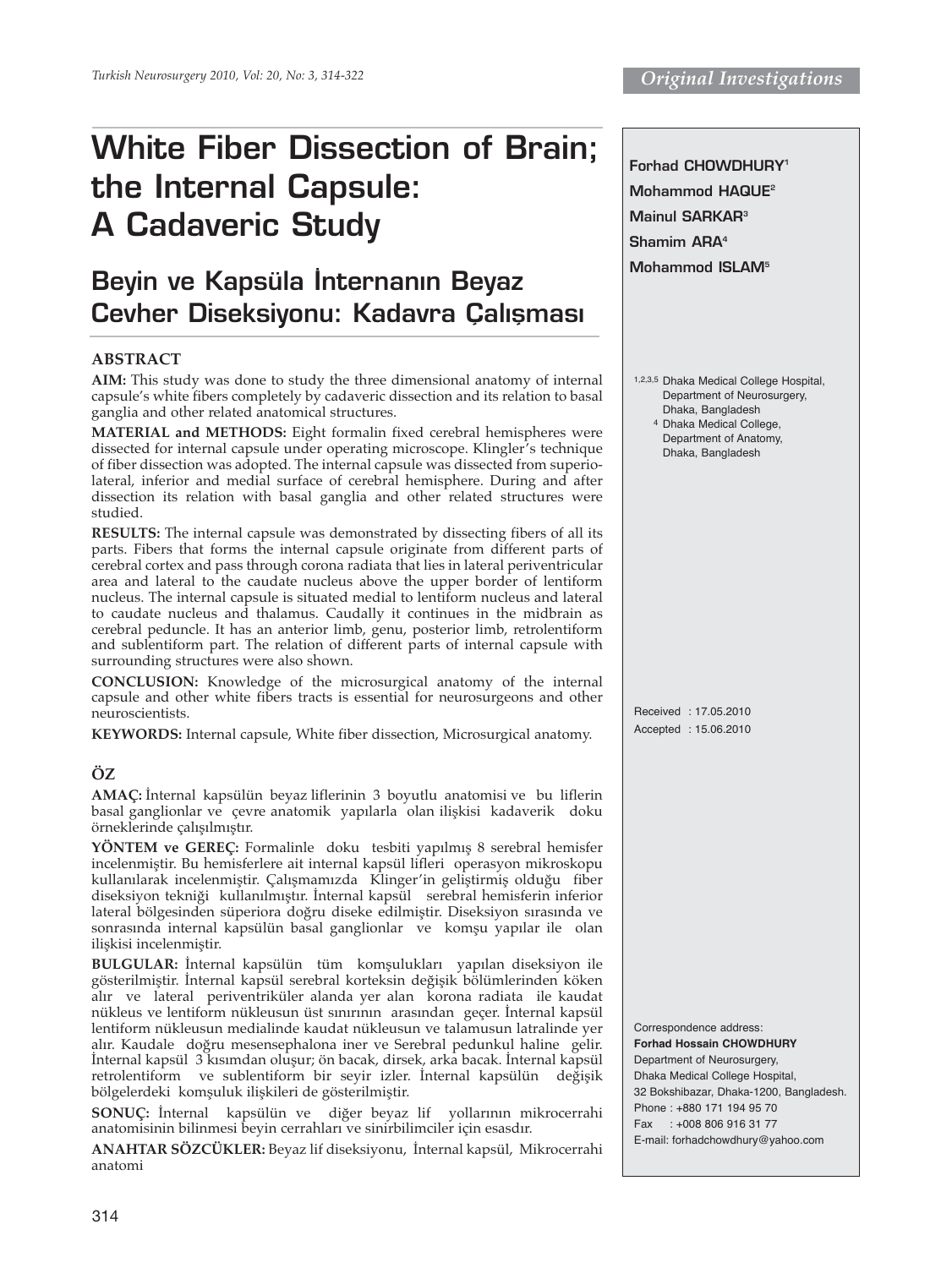#### **INTRODUCTION**

Though the gross anatomy of the brain has been studied by anatomists and clinicians, the intrinsic 3 dimensional microanatomical study of the complex fibers of the white matter is still somewhat neglected. Very few publications regarding this topic are available. Recently in Rhoton's masterpiece, "The Supratentorial Cranial Space: Microsurgical Anatomy and Surgical Approaches" - Supplement of Neurosurgery, some beautiful dissections showing the internal fasciculus can be appreciated (14]. Radiological and micro-neurosurgical techniques become increasingly precise. To continue this microneurosurgical development, knowledge of the 3-dimensional micrcoanatomy of the internal capsule and other white fiber tract of brain is essential for management of various intrinsic neoplastic, vascular and other pathological brain lesions that can produce clinical symptoms and signs by involving the parts of the internal capsule or by pressure over it. In fact, in the studies and management of the intrinsic brain lesion such as the gliomas, the 3-dimensional microanatomy of the white matter tracts is more important than the anatomy of the sulci (8) The knowledge and experience gained from this technique can be applied to micro-neurosurgical procedures. Three dimensional micro-neuroanatomical description of internal capsule will not only help the neurosurgeon but also the neurologist, neuropathologist and the neuroradiologist. This type of cadaveric study is relatively rare in literature.

# **MATERIAL and METHODS**

Eight cerebral hemispheres that were formalinated (10% formalin) for 3-6 months were taken for dissection of internal capsule in the Department of Neurosurgery, King Edward Memorial Hospital, Parel, Mumbai, India and the Department of Anatomy, Dhaka Medical College, Dhaka, Bangladesh. The formalinated brains were preserved in the refrigerator for 4 weeks before commencement of dissection. The internal capsule was dissected out using Klingler's fiber dissection method under operating microscope. Dissection was done by bamboo made small spatulas with different sized tip, ice cream sticks and surgical dissector.

The dissection started at the supero-lateral surface of the cerebral hemispheres.

## **Supero-lateral dissection (Figures 1-5) :**

The supero-lateral surface of each cerebral hemisphere is markedly convex and fits into the corresponding half of the skull vault. Under the microscope, the gray mater over superior-lateral surface was removed. U-pattern short association fibers were identified under the gray matter that were dissected out and removed. The insula is an invaginated portion of the cerebral cortex that forms the floor of the lateral sulcus. The insula was opened up by removing the lips bordering the lateral sulcus and its rami. These lips are known as the pars orbitalis, pars triangularis and pars opercularis. After their removal, the insula appears as a triangular eminence that is marked by a number of sulci and gyri (Figure 1). The insular gray matter was removed revealing a number of sulci, one of which the central sulcus of the insula is deep and prominent than the rest. Again the "U" fibers of the insula gyri were visualized as well as the circular sulcus of the insula which surrounds the entire insula except at limen insulae. Thus entire gray matter of the whole cerebral hemisphere was removed revealing the "U" short association fibers of the white matter underneath.

The 'U' short association fibers of insula and surrounding areas of frontal parietal, occipital and temporal lobe were removed to expose extreme capsule that is a thin sheet of white fibers that lies under the insula and external to claustrum. The claustrum is a thin layer of gray matter exposed by removing extreme capsule. The external capsule, that is a white matter sheet, lies out side the lentiform nucleus (Figure 2). It is thicker and more prominent than the extreme capsule. After dissection and removal of external capsule fibers the lentiform nucleus was exposed. Anterio- inferio- lateral to the lentiform nucleus the U-shaped uncinate fascicle was dissected out that connects frontal and temporal lobe through limen insula. Some fibers from here joins to external capsule and optic radiation; actually these fibers are so called inferior longitudinal fascicle that connects the frontal, parietal and occipital lobe. The anterior end of optic radiation lies just posterior to uncinate fascicle in the roof of temporal horn of lateral ventricle. Then the superior longitudinal fasciculus, the largest of the bundles, located along the upper and lateral border of the lentiform nucleus and insula was dissected out. It arches backward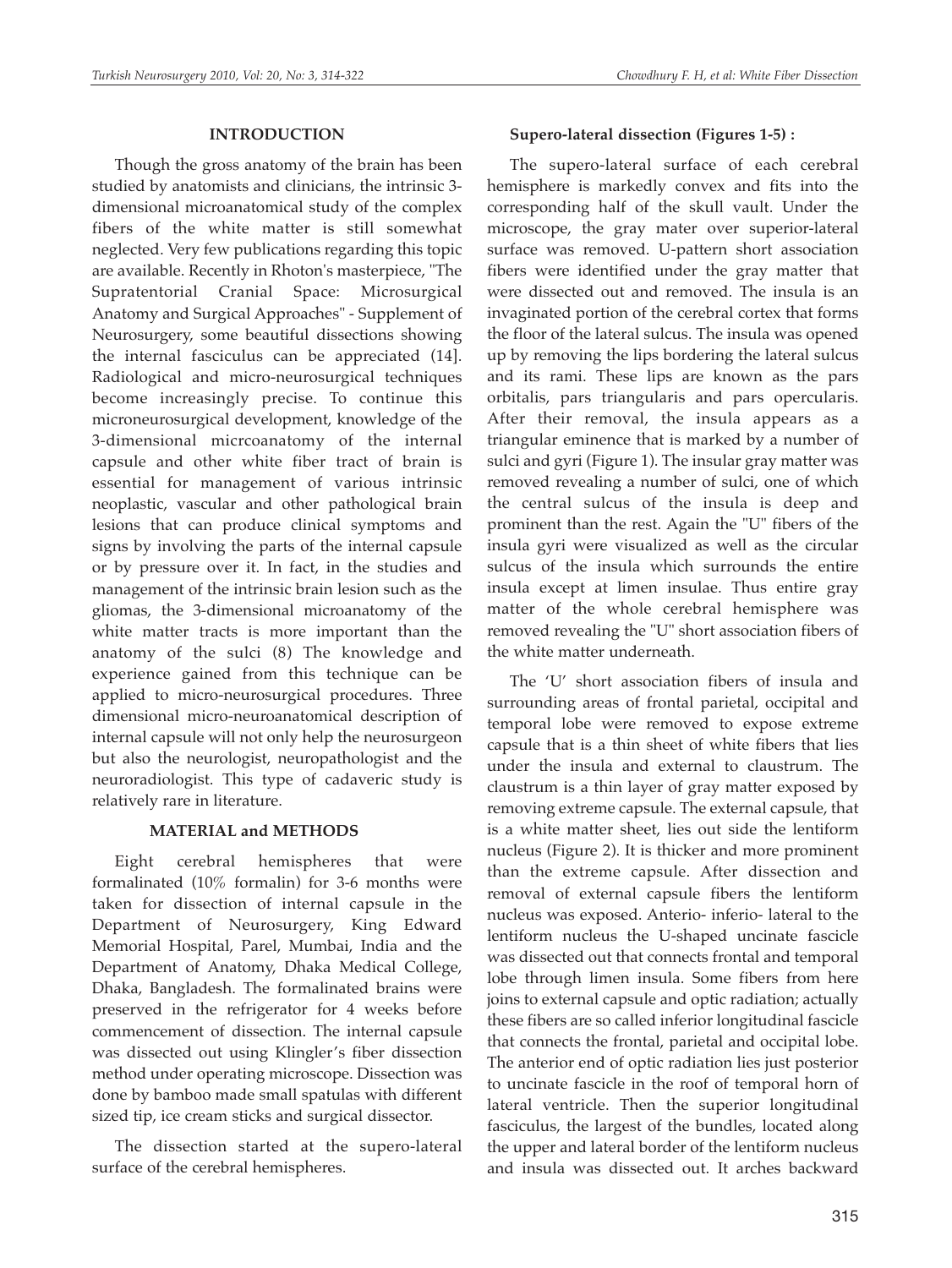from the frontal lobe lateral to the internal capsule and through the parietal to the occipital lobe, where it arches downward and forward to reach the temporal lobe. It interconnects widely frontal, parietal, occipital and temporal lobe by its short and long fibers. Following dissection and removal of superior longitudinal fascicle and lentiform nucleus corona radiata and internal capsule was exposed and dissected out completely including optic radiation up to cerebral peduncle (Figures 3,4,5). Then a portion of internal capsule and adjacent caudate nucleus was removed to open the lateral ventricle; then medial relation of internal capsule was studied (Figure 3).

#### **Inferior surface dissection:**

Lamina terminalis was identified and removed, and then the anterio-inferior portion of hypothalamus (anterior portion of lateral wall of third ventricle) was removed to expose the anterior margin and anterior part of internal capsule. The anterior commissure was identified at the superior attachment of lamina terminalis and dissected laterally up to anterior temporal lobe. Most of the temporal lobe was removed to expose the optic radiation, optic tract and hippocampus (Figures 6,7,8).

# **Medial surface dissection:**

On the medial surface of cerebral hemisphere, the mamillary body was identified and the mamillothalamic tract was dissected out on the



*Figure 2: Dissection on the lateral cerebral surface of right cerebral hemisphere (continued), superior longitudinal fascicle, insula, extreme capsule, claustrum and part of external capsule removed. 1-lentiform nucleus, 2-external capsule, 3-optic radiation, 4-corona radiata.*



*Figure 3: Dissection on lateral surface of left cerebral hemisphere (continued). Lentiform nucleus removed to expose internal capsule (1). Internal capsule (1) continued below with crus cerebri (3). Corona radiate and part of caudate nucleus removed to expose lateral ventricle (2).*



*Figure 1: Dissection from lateral surface of left cerebral hemisphere. Operculum are removed to expose insula at the floor of lateral sulcus. 1-insula;2-superior longitudinal fasciculi (partially removed).*



*Figure 4: Complete exposure of left Internal capsule from lateral surface. 1-corona radiate, 2, 3&5 internal capsule(2-area for putaman, 3-area for globus pallidus, 5-retro and sublentiform part of internal capsule), 4-optic radiation, 6-anterior commissure.*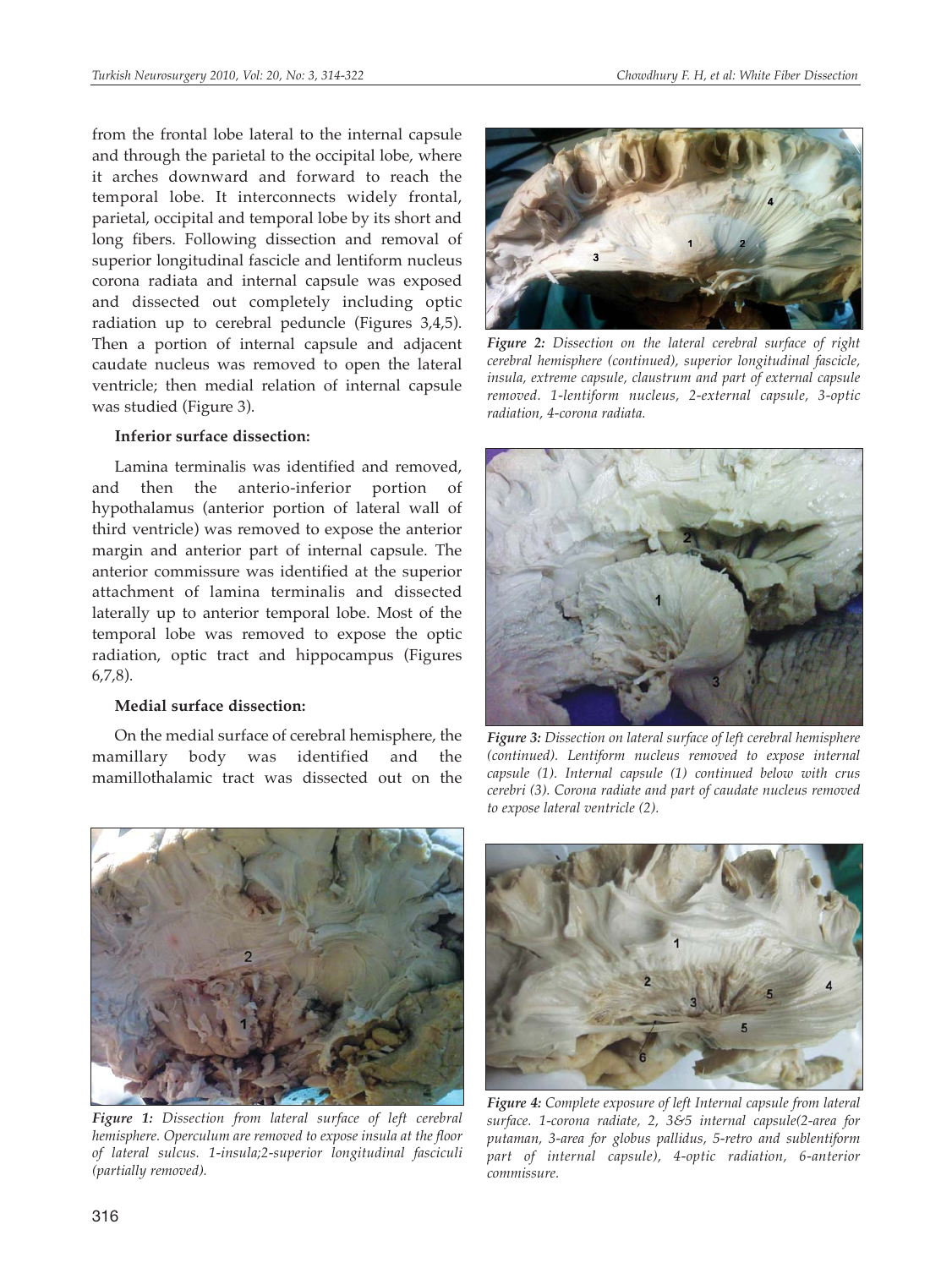

*Figure 5: Complete exposure of right internal capsule from lateral surface. 1-retro and sublantiform part of internal capsule, 2-posterior limb, 3-genu, 4-anterior limb of internal capsule,5 corona radiate, 6-optic radiation.*



*Figure 6: Dissection from inferior cerebral surface to expose anterior border of internal capsule (4). 1-optic nerve, 2-optic chisma, 3-internal capsule, 4-anteror border of internal capsule, 5-crus cerebri, 6-anterior commissure, 7-third ventricle(lamina terminalis open), 8-pons, 9-head of hippocampus.*



*Figure 7: Inferior cerebral dissection to expose left internal capsul. Temporal horn of lateral ventricle is exposed. 1-optic nerve, 2-optic chisma, 3-internal capsule, 4-anteror border of internal capsule, 5-crus cerebri, 6-anterior commissure, 7-third ventricle(lamina terminalis open), 8-pons, 9-head of hippocampus, 10-choroid plexus of temporal horn of lateral ventricle, 11-optic radiation*

lateral wall of the third ventricle up to the anterior group of thalamic nucleus. The fibers from the anterior thalamic nuclei (anterior thalamic radiation) were dissected out lateral to the head of the caudate nuclei. This anterior thalamic radiation joins the anterior limb of the internal capsule (Figure 9). By removing the body of caudate nucleus, the superior and posterior thalamic radiation that joins the posterior limb of the internal capsule was dissected out.



*Figure 8: Exposure of left internal capsule through the roof of temporal horn of lateral ventricle (Retro and sublentiform part of internal capsule that form optic radiation). 1,2&3 retro and sublenticular part of internal capsule, 4-temporal horn of lateral ventricle, 5-midbrain,6-optic radiation (seen on lateral surface).*



*Figure 9: Exposure of left internal capsule from medial cerebral surface (Partial dissection). Part of caudate nucleus removed and medial surface of anterior limb of internal capsule (anterior thalamic radiation) is seen. In dissection various parts of Papez circuit is also seen after removal of brain stem, cerebellum and part of thalamus and caudate nucleus-1. Mamillary body, 2. post commissural fornix, 3.mamillothalamic tract, 4. anteror thalamic nuclei, 5. body of fornix, 6. stria terminalis, 7.caudate nucleus,8. anterior thalamic radiation, 9. crus fornix, 10. fimbria fornix, 11. uncus, 12. parahippocampal gyrus, 13.cingulum, 14. rostrum of corpus callosum,15.temporal pole.*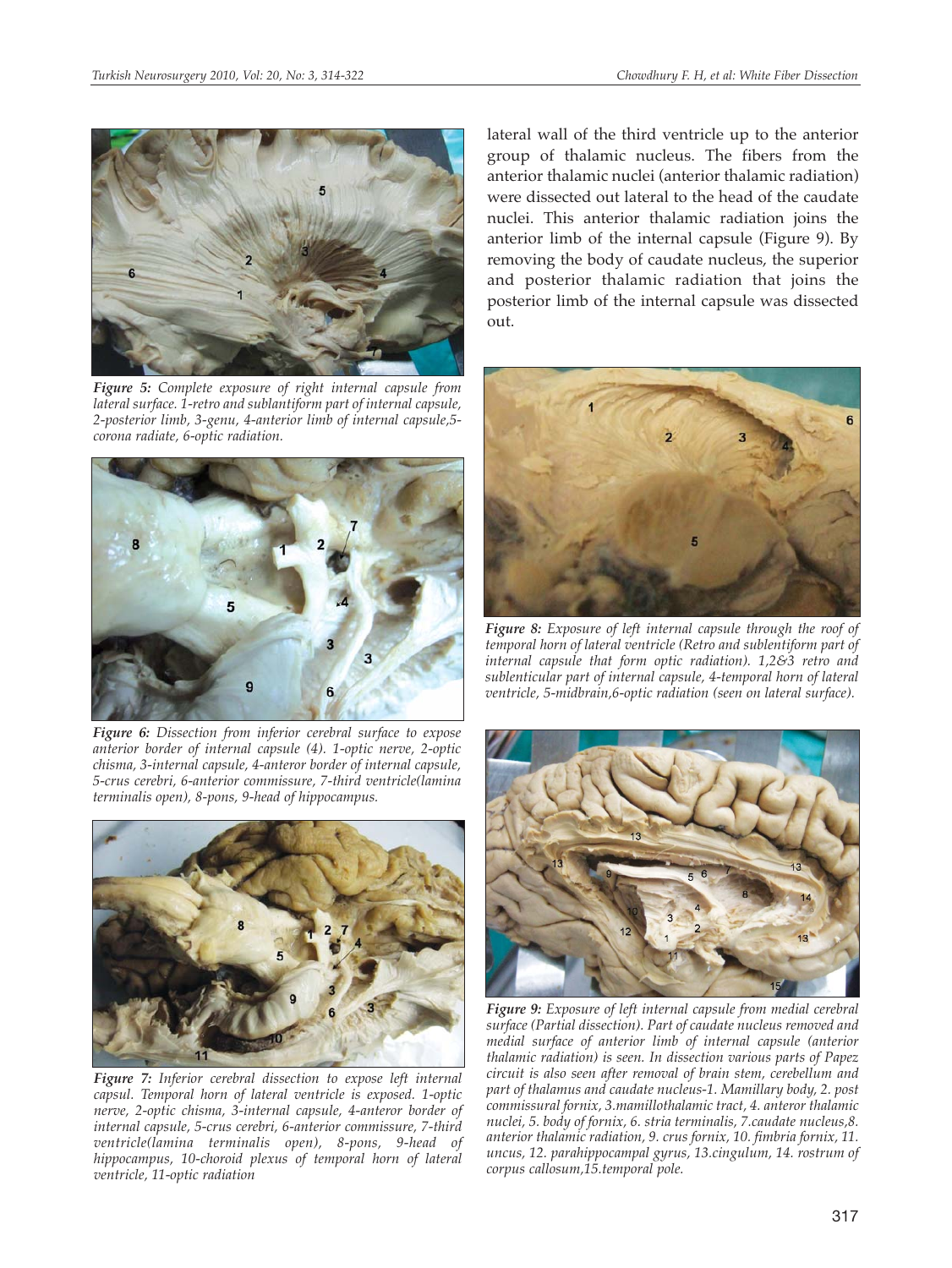#### **RESULTS**

The projection fibers that form the internal capsule arising from almost all parts of cerebral cortex pass downwards. Above the level of upper border of the lentiform nucleus, these fibers are arranged in a radiating pattern, hence called the corona radiata (Figures 2,4,5). The corona continues caudally as the internal capsule, where these fibers are densely packed. The fibers of the internal capsule are arranged more densely to continue below as the crus cerebri (cerebral peduncle). The internal capsule is bounded laterally by the lentiform nucleus and medially by the caudate nucleus and the thalamus. The head of the caudate nucleus is in contact with the medial surface of the anterior limb of the internal capsule. The body of the caudate nucleus is in relation with the upper part medial surface of the posterior internal capsule where the thalamus is in contact with the lower part. A portion of the medial surface of genu between the interval of thalamus and caudate nucleus is subependymal and this portion is just lateral to the foramen of Monro, separated only by ependymal layer and ventricle. The internal capsule has five parts; anterior limb, posterior limb, genu, retrolenticular and sublenticular parts. The anterior and posterior limb of internal capsule join at a right angle around the medial margin of apex of the pallidal part of the lentiform nucleus to form the genu. The anterior limb is located between the caudate nucleus medially and the lentiform nucleus laterally and a posterior limb interposed between the thalamus medially and the lentiform nucleus laterally. The anterior limb is composed predominantly of fibers that connect the anterior and medial thalamus (anterior thalamic radiation) to the frontal lobe (Figure 9) along with fronto-pontine fibers. The genu of the internal capsule, contains important corticobulbar fibers that originate from the inferior part of primary motor area to the motor nuclei of the cranial nerves along with the superior thalamic radiation. In addition to the posterior thalamic radiation to the cortex, the posterior limb contains the corticospinal fibers to the motor nuclei of the upper and lower extremity and trunk, corticorubral and cortico-pontine fibers. The fibers of the internal capsule that curve around the posterior edge of the lentiform nucleus are called the retrolenticular fibers. The fibers that pass below the lentiform nucleus and are referred to as sublenticular fibers.

The sublenticular part contains the auditory radiation fibers directed from the medial geniculate body to the auditory area. The retrolenticular part and rest of the sublentiform part form the optic radiation that course from the lateral geniculate to the walls of the calcarine sulcus. Some optic radiation fibers also pass in the retrolenticular part of the internal capsule but most pass through the sublenticular part. The optic radiations are separated from the roof and lateral wall of the temporal horn and the lateral atrial wall by only a thin layer of tapetal fibers (Figure 8) along with some associational, commisural and other projection fibers.

The fibers passing to the superior lip of the calcarine fissure leave the upper part of the lateral geniculate body and course almost directly posterior around the lateral aspect of the atrium to reach the striate visual cortex. Fibers from the lower part of the geniculate body destined for the inferior lip of the calcarine fissure initially loop forward and downward in the temporal lobe forming Meyer's loop before turning back to join the other fibers in the optic radiations.

In our study we dissected out different parts of the Papez circuit during dissection. The parts of the circuit are (sequentially) Hippocampus-Fornix-Mammillary body-Mammillothalamic tract-Anterior group of thalamic nucleus-Anterior thalamic projection to cingulate gyrus-Cingulum-Parahippocampus-Dentate gyrus-Hippocampus.

**Hippocampus (Figures 5-8):** It is thought to be the center (nucleus) of the Papez circuit. The circuit starts and ends here. It is situated in the floor of the temporal horn. In the floor of the temporal horn, lateral to it is collateral eminence. Anterior to the head of the hippocampus is the amagdala. It is separated medially from the thalamus by the choroidal fissure and choroids plexus of temporal horn. It has head, body and tail (From anterior to posterior). Tail is continues as fimbria of fornix posteriorly. The hippocampus is connected with septal area, hypothalamus and thalamus of the same side by foniceal fibers and by commissural fibers to opposite side. It is also connected with parahippocampal gyrus and cingulated gyrus through dentate gyrus. Hippocampus, sabiculum and dentate gyrus together called hippocampal formation.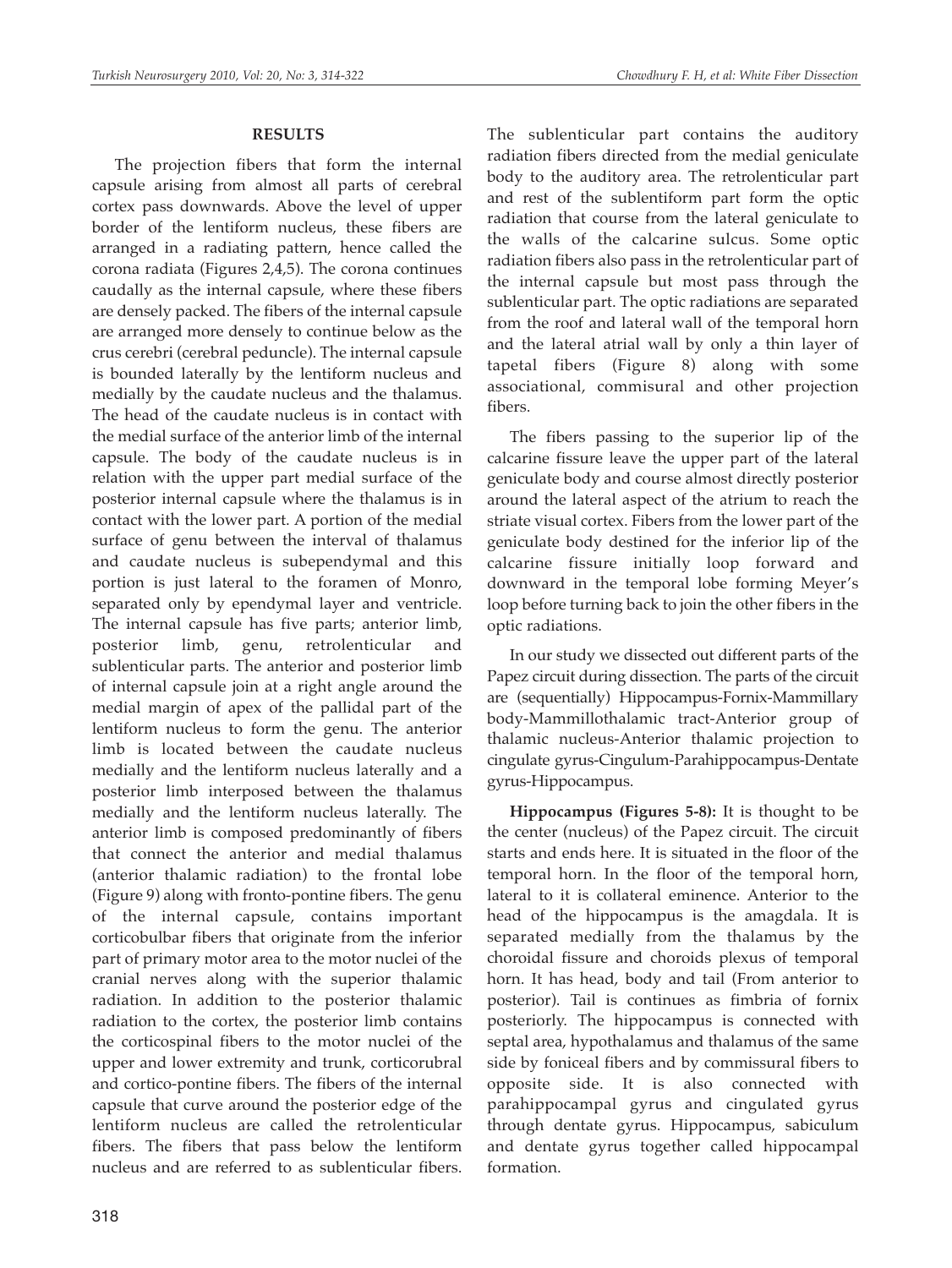**Fornix (Figures 1-8):** The fornix consists mainly of hippocampomamillary and hippocamposeptal fibers. Forniceal white fibers arise from the hippocampus, subiculum, and dentate gyrus. It wraps the thalamus in the wall of lateral ventricle. The fornix is C shaped. It has four parts: fimbria, crus, body, and columns of fornix.

Fimbria started from tail of hippocampus and forms the posterior medial part of floor of temporal horn. The fimbriodentate sulcus separates it from dentate gyrus. It is separated from the geniculate body, optic and auditory radiations by the choroidal fissure.

The crus of the fornix is the posterior continuation of fimbria that covers the posterior surface of the pulvinar in the medial part of the atrium and arches superio-medially toward the lower surface of the splenium. It forms the medial part of anterior wall of atrium. A thin sheet of white fiber that interconnects the medial edge of both crus below the splenium is known as the hippocampal commissure.

The body of the fornix is formed by the meeting of both crus in midline at the junction of the body and atrium of the lateral ventricle. Passing forward above the thalami superiorly it blends with lower edge of the septum pellucidum and forms the medial wall of the body of the lateral ventricle.

The column of fornix begins when the body of fornix separates into a pair of column at the anterior pole of the thalamus. The columns arches anteriorinferiorly to form the superior and anterior margins of the foramen of Monro. It then blends into the lateral walls of the third ventricle and passes down behind the anterior commissure through the hypothalamus to mammilary body.

The part of the thalamus lateral to the body of the fornix forms the floor of the body of the lateral ventricle and the part medial to the fornix forms part of the lateral wall of the velum interpositum and third ventricle. The crus of the fornix crosses the pulvinar approximately midway between the medial and lateral edge of the pulvinar. The part of the pulvinar lateral to the crus of the fornix forms part of the anterior wall of the atrium. The lower border of the fornix forms the upper border of the choroidal fissure and lower border of choroid fissure is formed by stria medullaris; choroidal plexus is

attached here. The septum pellucidum stretches across the interval between the anterior parts of the corpus callosum and the body of the fornix. It is composed of paired laminae and separates the frontal horns and bodies of lateral ventricles.

**Mamillary body and mamillothalamic tract (Figures 1-4):** Mamillary bodies are egg-shaped paired structures in the floor of third ventricle situated on the both side of midline behind the pituitary stalk and can easily be seen both from the ventricular surface and inferior surface of brain. The column of fornix ends and the mamillothalamic tract originates from here. The mamillothalamic tract ascends superio-laterally and posteriorly through the thalamus to anterior group of nucleus. Some fibers of the tract also go to dorso-medial nucleus of thalamus.

**Anterior group of thalamic nuclei (Figures 2-4):** Anterior thalamic group of nuclei lies anteriorly near the foramen of Monro. They receive mamillothalamic tract and project anterior thalamic radiation.

**Anterior thalamic projection (Figures 2-4):** Fibers from anterior group of thalamic nucleus projected anteriorly and anterior-superiorly that passed lateral to head of caudate nucleus and joins to anterior limb of internal capsule. These fibers curve superio-medially and pass through the fibers of corpus callosum to end in anterior part of cingulate gyrus. Some fiber of the anterior thalamic projection seen to end in head of caudate nucleus and some fiber seen to be passed through the lateral part of caudate nucleus. Small portion of this radiation also passed to prefrontal cortex.

**Cingulate gyrus (Figures 1-4):** It is on the medial cerebral surface, just above the corpus callosum. It begins anterior to rostrum of corpus callosum and septal area. It follows the curvature of callosum, below & behind the splenium it continues with parahippocampal gyrus through isthmus. Anteriorly it receives anterior thalamic radiation. The cingulum within the cingulate gyrus contains long and short association fibers that follow the curve of the cingulate gyrus and corpus callosum. Cingulum ends in parahippocampal gyrus.

**Parahippocampal gyrus (Figures 3,4,6,7,8):** It is the most medial gyrus on the inferior surface of temporal lobe. It receives cingulum and projects to hippocampus through the dentate gyrus.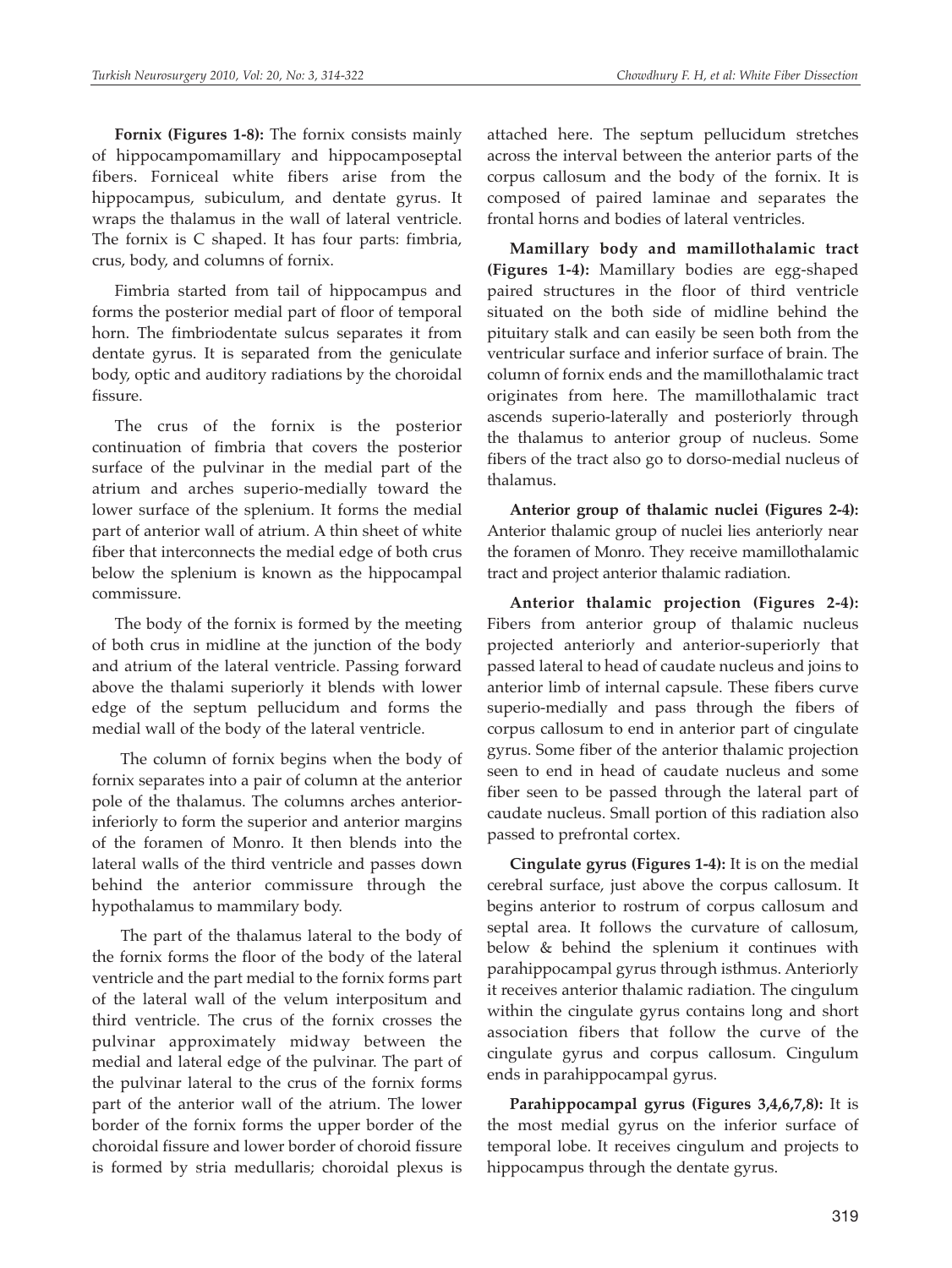**Dentate gyrus (Figures 6,7,8):** It is a short narrow gyrus can only be seen to adequate lateral retraction of parahippocampal gyrus by its characteristic appearance. It connects parahippocampal gyrus to hippocampus.

## **DISCUSSION**

Dissection following fibers tracts of the white matter of the brain, to illustrate the internal structures, was the first technique that allowed a true appreciation of the three dimensional features of the brain (16). The internal capsule, other white fibers and ventricular system may be affected by various pathologies, such as degenerative, demyelinating, deficiency condition (vitamin deficiency), vascular (infarction, haemorrhage, AVM, angioma), hypoxia, intrinsic neoplastic (glioma, oligodendroglioma, ganglioglioma, primitive neuroectodermal tumour, metastatic lesion), infection (tuberculosis, pyogenic abscess), parasitic involvement (neurocystocercosis, hydatid cyst), trauma , iatrogenic (postsurgical), epilepsy, psychiatric illness etc. Sometime intraventricular lesions such as ependymoma, glioma, meningioma, colloid cyst, craniopharyngioma, choroids plexus papilloma, metastatic etc can extend into internal capsule and other white fibers tract. Proper microneurosurgical 3-dimensional anatomical knowledge and orientation is the essential thing along with physiological, pathological and microneurosurgical skill for dealing of above mentioned pathologies.

In 1937 James Papez described a pathway involving some limbic and cortical structures and associated pathways. (12) The pathway forms a series of connections, which has since been called the Papez circuit or medial limbic circuit.(6,15,22)

The circuit may be affected by various pathologies, such as neurodegenerative diseases (Alzheimer's disease), (22) metabolite deficiencies (VitaminB1 deficiency, Korsakoff psychosis),(4) vascular disease (infarction, AVM, Angioma), hypoxia (temporal mesial sclerosis), (3,7) neoplastic diseases (intrinsic to Papez circuit-glioma, extrinsic to the circuit-glioma, meningioma, colloid cyst, craniopharyngioma, choroids plexus papilloma, and other tumors), trauma, iatrogenic (postsurgical),epilepsy, psychiatric illness (15) etc. These patients may present with defective functions of Papez circuit such as

memory disturbance (specially recent), personality changes, changes in emotional behavior, loss of spontaneity and initiative, affective disorders, hallucinations, and intractable epilepsy with or without features of intracranial space occupying lesion (2). Various investigations including neuroimaging can identify these conditions with ease.

Surgical intervention is needed in neoplastic, vascular, intractable epileptic and intractable psychiatric conditions. Appropriate surgical approach and per-operative identification and preservation of Papez circuit along with other related vital structures are essential for a good outcome in these surgeries. Lesion making surgeries in psychiatric illness should be done only in definite indication with extreme caution (15). In case of intractable epilepsy where mesial temporal excision is planned, the opposite mesial temporal lobe's function should be intact, otherwise postoperatively the patient may become disastrously disabled like patient H.M (22).

White fiber dissection is not a new thing. Many early neuro-anatomists demonstrated tracts and fascicles of brain by white fiber dissection, though modern technique of fiber dissection was not used (1, 5, 13, 16, 17). In fact, the fiber dissection technique was one of the first methods used to demonstrate the internal structures of the brain (16). In 1927, English anatomist Herbert Mayo demonstrated corona radiata, internal capsule, superior and inferior cerebellar peduncles, fasciculus uncinatus, fasciculus longitudinalis superior, outer surface of lentiform nucleus, tapetum, mamillothalamic tract and anterior commissure (16). Because the fiber dissection technique is complicated and time consuming, its neglect is almost inevitable after the development of the microtome and histological techniques (16). In the early part of the 20th the century, only a few anatomists preferred to study the anatomic features of the brain (16). An extensive historical review is beyond the scope of this paper and was made in an outstanding manner by Ture et al (16). Joseph Klingler (1888-1963) was an anatomist in Basel that made the greatest contribution to the fiber dissection technique. In 1935, he developed an improved method of brain fixation and a technique that now bears his name (10, 11) (Klingler's technique). Like others, he dissected formalin-fixed brains with wooden spatulas. However, he froze and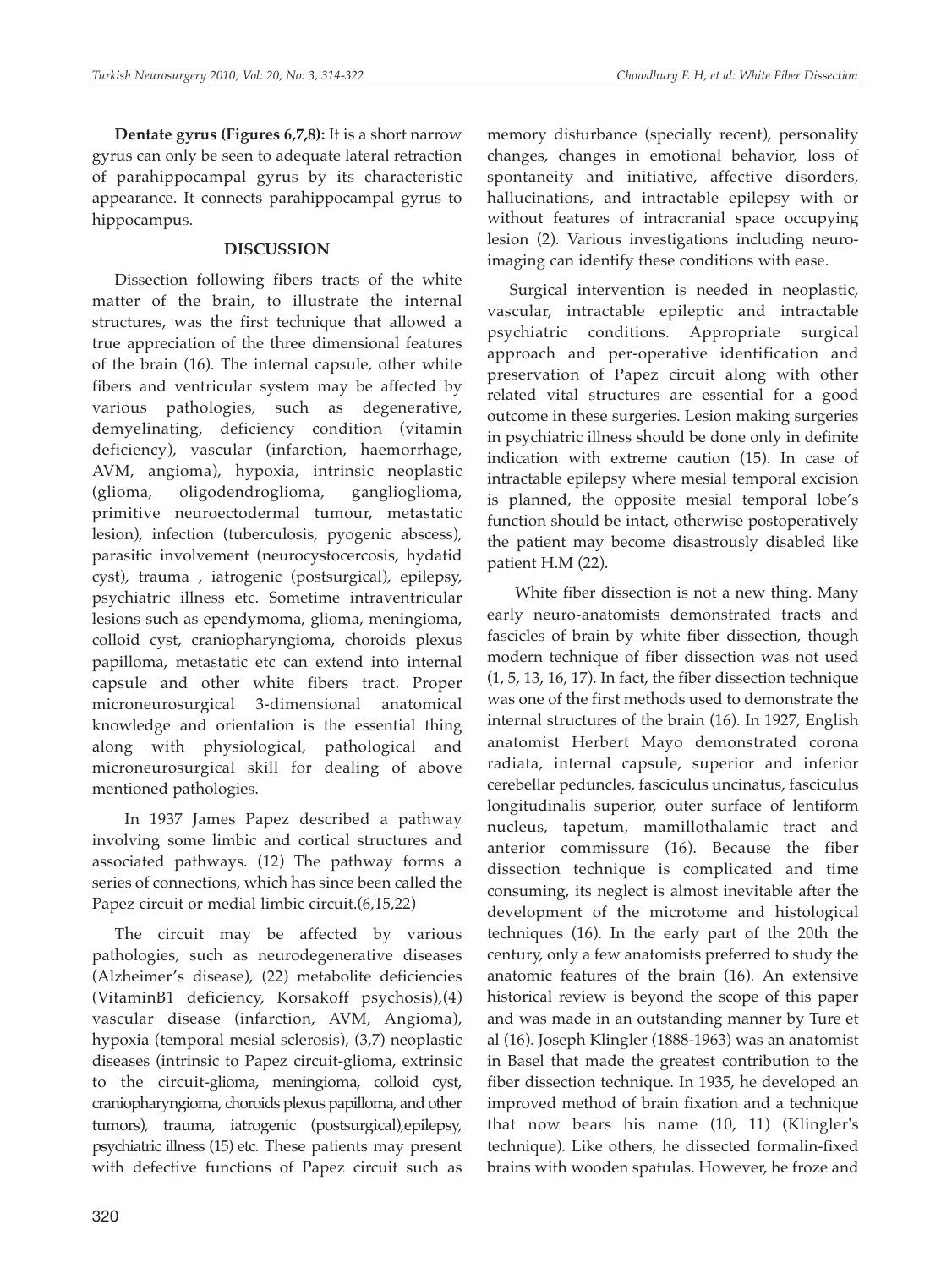thawed the brains before dissection. Freezing helps to separate the fibers. His superb atlas containing detailed anatomic studies of the brain was published in 1956. Although his studies were impressive, this technique never became widely used (10, 11, 16). While the freezing method is an aid to dissection and generally increases the distinction between the grey and white matter of the brain, it does not produce absolutely consistent results, as Klingler himself acknowledged (10).

Illustrations of the internal structures of the brain in current textbooks are usually pictures of sections or schematic drawings. Only few fiber dissections from earlier textbooks are still reproduced (16). In Rhoton's masterpiece which was published in 2002, we can appreciate some superb pictures of the white matter anatomy. In this publication he described the white matter anatomy in detail.

The evolution of neuroimaging techniques has imposed a greater demand of knowledge. Without the knowing of the 3-dimensional internal anatomy of the brain one can not interpret precisely the new neuroimaging studies such as "tractography", diffusion tensor imaging (DTI). Diffusion-tensor magnetic resonance(MR) imaging is a promising and rapidly evolving tool to evaluate white matter anatomy. The first attempt to visualize the white matter tract was made by Kinosada et al. in 1993 (9). In the literature, one can find reports about the correlation of arteriovenous malformations (AVM) (18) or tumors (8) with the white matter tracts and ventricles. According with Ture et al (16) the fiber dissection technique is a demanding and timeconsuming technique. The technique was somehow abandoned after the introduction of the microtome and histological preparations. The histological sections are very important to the interpretation of biplanar Magnetic Resonance Imaging (MRI) films, but to build our ability to think in three dimensions, the knowledge of intrinsic white matter anatomy is of great importance. The combination of histological techniques with fiber dissection technique improves the understanding and prevents misinterpretation of the complex anatomic features of structures. The first surgeon that gave attention to this technique was Yasargil (20).After he gained knowledge with this technique, he applied it to all of his routine microsurgical procedures (19, 20, 21).

#### **CONCLUSION**

The white fiber dissection is the best method to learn the 3-dimensional internal anatomy of brain. Knowledge of the microsurgical anatomy of the internal capsule and other white fibers tracts is not only important for understanding the three dimensional intrinsic brain anatomy but also important in the management of intrinsic brain lesion such as glioma, vascular malformations etc. It is especially very important for the younger generation of neurosurgeons to become experts and experience in microsurgical 3-dimensional neuroanatomic features for application in microsurgical practice.

#### **ACKNOWLEDGMENTS**

The authors would like to express the deep appreciation to Prof. Dr. Atul Goel., who placed his laboratory facilities at principle author's disposal. He stimulated the technique and introduced the fiber dissection technique in his Microneurosurgical fellowship Course at King Edward Hospital, Parel, Mumbai, India.

#### **REFERENCES**

- 1. Bell C: The anatomy of the brain. London: Longman and Co;1802
- 2. Catherine Haberland: Basics of neuropathology. In: Craig Percy ed. Clinical Neuropathology: Text and Color Atlas., New York, Demos Medical Publishing, 2007: 25
- 3. Catherine Haberland: Cerebral hypoxia. In: Craig Percy ed. Clinical Neuropathology: Text and Color Atlas. New York, Demos Medical Publishing, 2007: 32-41
- 4. Catherine Haberland: Acquired neurometabolic disease. In: Craig Percy ed. Clinical Neuropathology: Text and Color Atlas. New York, Demos Medical Publishing, 2007: 199-202
- 5. Foville ALF. Traité complet de l'anatomie, de la physiologie et de la pathologie du système nerveux cérébrospinal. Paris: Fortin, Masson et Cie, 1844
- 6. Goldenberg PL: Functional neurosurgery, In: Schmidek HH, Sweet WH eds. Operative Neurosurgical Techniques: Indications, Methods and Results, ed 2. Vol 2, Orlando: Grune & Stratton, 1988:1035–1068
- 7. Hogan, R. E: Mesial temporal sclerosis clinicopathological correlations. Arch Neurol 58, 1484–1486, 2001
- 8. Holodny AI, Schwartz TH, Ollenschleger M, Liu WC, Schulder M: Tumor involvement of the corticospinal tract: Diffusion magnetic resonance tractography with intraoperative correlation. J Neurosurg 95:1082, 2001
- 9. Kinosada Y, Ono M, Okuda Y, Seta H, Hada Y, Hattori T, Nomura Y, Sakuma H, Takeda K, Ishii Y: MR tractography: Visualization of structure of nerve fiber system from diffusion weighted images with maximum intensity projection method. Nippon Igaku Hoshasen Gakkai Zasshi 53:171-179, 1993